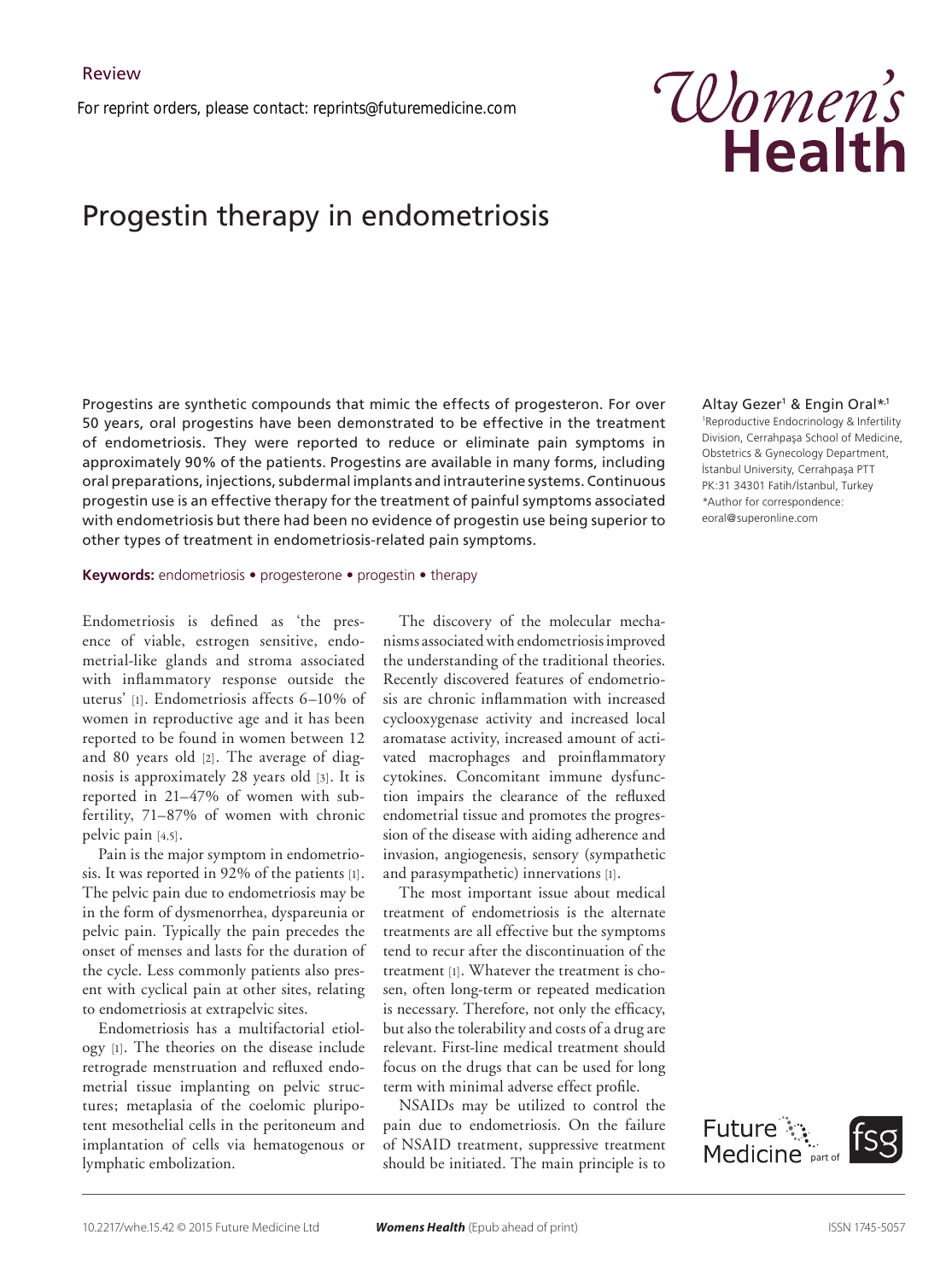induce amenorrhea. The first-line treatment choices are oral contraceptives and oral progestins. The GnRH analogs follow these drugs. Danazol has been shown to be effective to control endometriosis related pain. Levonorgestrel-containing intrauterine system (Mirena) can be used for the endometriosis-related pain so as antiprogesterone gestrinone and aromatase inhibitors such as letrozole and anastrozole (Table 1).

Noretistherone acetate (NETA), depot medroxyprogesterone acetate (DMPA), GnRH analogs and danazole are US FDA approved drugs in the treatment of endometriosis.

# **Progestins in the treatment of endometriosis**

Progesterone is a steroid hormone which is the main source of production in ovaries, adrenal glands and placenta. During the menstrual cycle, with the effect of estrogen endometrium proliferates and following ovulation, secretion of progesterone from the corpus luteum inhibits proliferation of the endometrium and it enters into the secretory phase in which tissue remodeling is stimulated until the pregnancy or the menstrual shedding.

Progestins are synthetic compounds that mimic the effects of progesterone. The progestins differ with respect to their profile and potency of action on the hypothalamic–pituitary axis, metabolic processes, breast tissue and genital organs.

For over 50 years, oral progestins have been demonstrated to be effective in the treatment of endometriosis. They were reported to reduce or eliminate pain symptoms in approximately 90% of the patients [6].

#### **Mechanism of action**

The exact mechanism of action of progestins in controlling endometriosis related pain is still unknown since the basic mechanism of the endometriosis related pain is unexplained.

There are three main mechanisms suggested for the pain in endometriosis:

- The effect of active bleeding from the endometriotic lesions;
- The overexpression of the growth factors and proinflammatory cytokines in the ectopic endometrium;
- The irritation or direct invasion of pelvic nerves.

The progestins stimulate atrophy or regression of endometrial lesions. The effectiveness of progestins for treating endometriosis is not just related to its

growth inhibiting actions, but also to its induction of anovulation, inhibition of blood vessel growth and anti-inflammatory actions [7].

The common characteristic of progestins is the secretory transformation of estrogen-primed uterine endometrium, but the doses required to achieve this effect differ among the different derivatives [7]. Progestins also reduce the frequency and increase the amplitude of pulsatile gonadotropin-releasing hormone (GnRH) release, resulting in a reduction in follicle-stimulating hormone (FSH) and luteinizing hormone (LH) secretion. As a result of this effect, continuous application of progestins leads to the suppression of ovarian steroidogenesis with anovulation and low serum levels of ovarian steroids [7].

The long-standing hypoestrogenic and hypergestagenic state causes decidual transformation of the eutopic endometrium, and to some degree, the same effect is observed in ectopic lesions. In order to induce decidual transformation with resultant necrosis and resorption of the implant, however, concomitant estrogen action is required. As continuous progestin therapy results in low serum estradiol levels, breakthrough bleeding is a common occurrence.

#### **Molecular effects on target tissue**

The mode of action of the progestins on the endometriotic implant is still an unsettled issue.

Earlier studies postulated activity via the steroid receptor mechanism that secretory changes in ectopic lesions were followed by decidual transformation and atrophy. Later studies did not confirm this hypothesis. Endometriotic foci either contain progesterone receptors in very low concentrations or do not contain progesterone receptors (mainly PR-β is undetectable and PR- $\alpha$  is markedly reduced), and the function of the enzyme systems differ widely between eutopic and ectopic endometrial tissue [8]. As a contradiction, progestins cause the downregulation of their effects by reducing the synthesis of the receptors and as a result of all these alterations sensitivity of the implants decrease during long-term treatment.

Endometriosis has different patterns of action: some implants remained unchanged at the end of long-term progestin treatment; in some implants an arrest of growth was observed and some had secretory changes, but the expected decidual reaction and necrosis could not be revealed [9]. On the comparison of ultrastructural changes between eutopic and ectopic endometrium, endometriotic foci are found to remain proliferative in the luteal phase [10]. This insensitivity to the effect of progestins (progesterone blockage) may be as a result of alterations in enzyme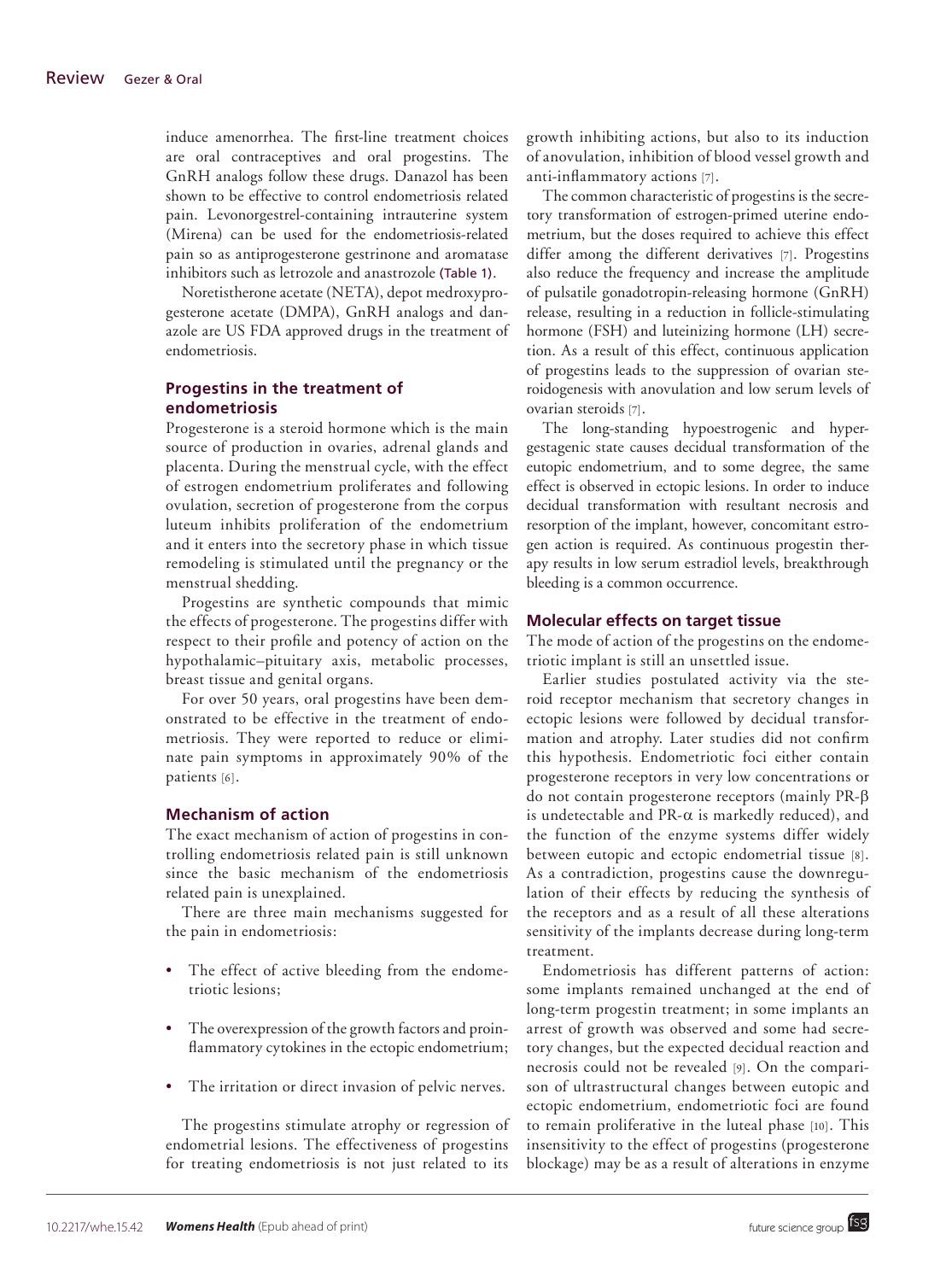| Table 1. Medical treatment alternatives for endometriosis-associated pelvic pain.    |                                                     |                    |                                                                                                                                                                             |                                                                                                                        |  |
|--------------------------------------------------------------------------------------|-----------------------------------------------------|--------------------|-----------------------------------------------------------------------------------------------------------------------------------------------------------------------------|------------------------------------------------------------------------------------------------------------------------|--|
| <b>Medical treatment</b>                                                             | <b>Indication</b>                                   | <b>Priority</b>    | <b>Adverse effects and</b><br>complications                                                                                                                                 | <b>Comment</b>                                                                                                         |  |
| <b>NSAID</b>                                                                         | Dysmenorrhea                                        | First              | Nausea, vomiting, GI irritation,<br>vertigo, headache                                                                                                                       |                                                                                                                        |  |
| <b>Combined oral contraceptives</b>                                                  |                                                     |                    |                                                                                                                                                                             |                                                                                                                        |  |
| Cyclic                                                                               | Dysmenorrhea                                        | First              | Nausea, weight gain, water<br>retention, depression,<br>intercyclic bleeding, breast<br>tenderness, headache,<br>decrease in menstrual bleeding                             |                                                                                                                        |  |
| Continuous                                                                           | Dysmenorrhea<br>Noncyclic<br>chronic pelvic<br>pain | Second             | Nausea, weight gain, water<br>retention, depression,<br>intercyclic bleeding, breast<br>tenderness, headache,<br>amenorrhea                                                 |                                                                                                                        |  |
| <b>Progestins</b>                                                                    |                                                     |                    |                                                                                                                                                                             |                                                                                                                        |  |
| MPA, NETA, CPA,<br><b>DNG</b>                                                        | Dysmenorrhea<br>Noncyclic<br>chronic pelvic<br>pain | Second             | Nausea, weight gain, water<br>retention, depression,<br>intercyclic bleeding, breast<br>tenderness, headache,<br>amenorrhea, delay in<br>regulation of menstrual<br>pattern |                                                                                                                        |  |
| LNG-IUS                                                                              | Dysmenorrhea<br>Dysparonia                          | Second<br>or third | Bloating, weight gain,<br>headache, breast tenderness                                                                                                                       | Effective in<br>symptomatic<br>rectovaginal<br>endometriosis,<br>Not approved for<br>endometriosis by<br><b>US FDA</b> |  |
| <b>GnRH</b> agonists                                                                 | Dysmenorrhea<br>Dysparonia                          | Second<br>or third | Hypoestrogenism (vasomotor<br>symptoms, vaginal dryness,<br>decrease in libido, irritability,<br>decrease in bone mineral<br>density)                                       | Approved for<br>endometriosis by FDA                                                                                   |  |
| Aromatase<br>inhibitors                                                              | Dysmenorrhea<br>Noncyclic<br>chronic pelvic<br>pain | Third              | Hypoestrogenism ovulation<br>induction                                                                                                                                      | Should be combined<br>with COC or GNRHa;<br>Not approved for<br>endometriosis by FDA                                   |  |
| Danazol                                                                              | Dysmenorrhea<br>Noncyclic<br>chronic pelvic<br>pain | Second<br>or third | Hyperandrogenism (acne,<br>edema, decrease in breast size)                                                                                                                  |                                                                                                                        |  |
| LNG: levonorgestrel; MPA: Medroxyprogesterone acetate; NETA: Noretistherone acetate. |                                                     |                    | CPA: Cyproteone acetate; DNG: Dienogest; GI: Gastrointestinal; GnRH: Gonadotropin-releasing hormone; IUS: Intrauterine sysytem;                                             |                                                                                                                        |  |

or reduced receptor concentrations systems in the ectopic endometriotic implants [10].

In ectopic endometrium, 17-β-hydroxysteroiddehydrogenase type 2 is defective and cannot be activated by progestins, resulting in increased proliferation, as estradiol is not inactivated [10]. Furthermore, aromatase in ectopic implants has been found to have a pathologic activity [10]. It is known that the endometriotic foci produce more estradiol, converting androgens to estrogens. A new mechanism of controlling the growth of endometriosis by progesterone and progestins was proposed recently, which postulates progestins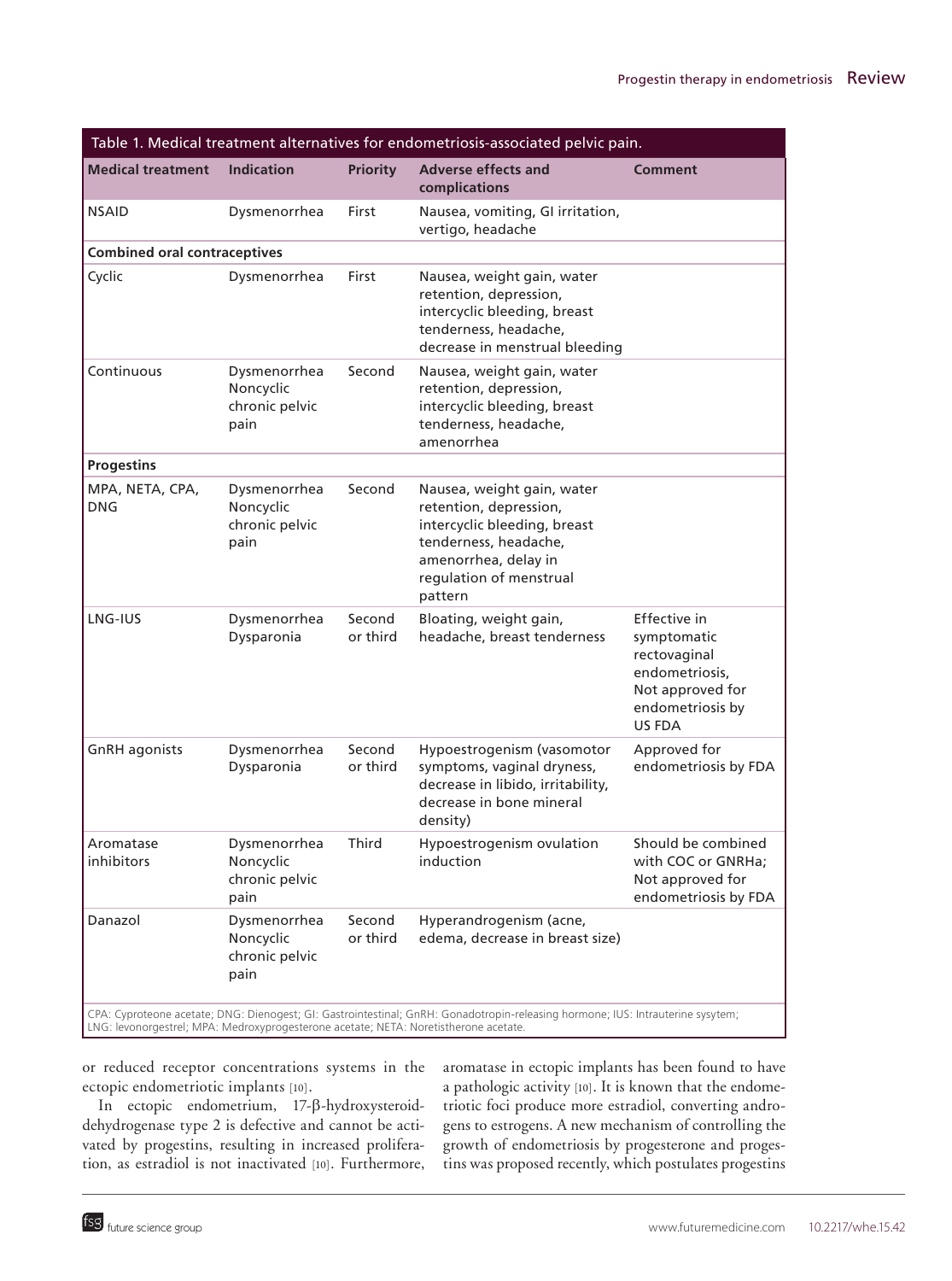were found to reduce TNF-α-induced NF-κB which in turn inhibits the proliferation of endometriotic stromal cells [11].

Moreover, progestins suppress the matrix metalloproteinases, which enable the implantation and progression of ectopic endometriotic implants [12]. In a rat endometrial autograft model, it was demonstrated that progestins (dienogest) inhibited the process of angiogenesis in the ectopic endometrium that reduced the development and progression of endometriotic implants. In addition, progestins were found to inhibit the proliferation of endometrial stromal cells *in vitro* due the arrest of cells in the G0/G1 phase of the cell cycle [13].

Another mechanism of action could be progestins' direct effect on nerve fibers. Progestins and combined oral contraceptives were found to reduce nerve fiber density and nerve growth factor and nerve growth factor receptor p75 expression in peritoneal endometriotic lesions [14].

The suggested mechanisms of progestins in resolving endometriosis-related pain are summarized as [6,7]:

- Ovarian suppression;
- Effects on endometrial morphology (desidualization, atrophy and alteration in steroid receptor ligand binding);
- Local modulation of immune response (suppression of IL-8 production, increase of nitric oxide production, reduction of TNF-α induced nuclear factor-χ-β);
- Effects on angiogenesis (suppression of transcription of bFGF, suppression of VEGF and cysteine rich angiogenic inducer [CYR61]);
- Progesterone receptor expression and progesterone resistance;
- Direct effect on nerve fiber intensity.

#### **Route of administration**

Different forms of the C-21 progesterone (medroxyprogesterone acetate [MPA] and dydrogesterone) or C-19 nortestosterone (norethisterone, lynestrenol, desogestrel and dienogest) have been widely utilized in treatment of endometriosis [6].

Progestins can be administered as oral preparations, injections, subdermal implants and intrauterine systems (Table 2) [7].

Citing all of the treatment alternatives is beyond the scope of this review but main routes and substances are briefly summarized below.

#### Oral route

#### Norethisterone (norethindrone) acetate

NETA is a C-91-nortestesterone derivative. It has been approved for the treatment of endometriosis (2.5 mg daily continuous administration) by FDA. In randomized controlled trials, NETA has been shown to be effective in endometriosis-related pelvic pain [15,16]. The advantages of NETA are control of uterine bleeding, positive effect on calcium metabolism and lack of negative effect on lipoprotein profile [16]. There is also increasing data on the effective use of NETA in rectovaginal endometriosis [7,15].

#### Medroxyprogesterone acetate

Medroxyprogesterone acetate (MPA) is a C-21-progestogen derivative. It has been studied comparing to placebo and GnRA agonist (Nafarelin) in 15–50 mg doses daily in continuous administration [17]. MPA has been shown to have greater efficacy at alleviating the pain and improving the quality of life against placebo but the effectiveness was found to be equivalent to GnRH agonist [17]. MPA causes breakthrough bleeding in long-term use.

#### Cyproterone acetate

Cyproterone acetate (CPA) is a C-21-progestogen derivative. It is mainly an anti-androgen with weak progestational activity. CPA in 10–12.5 mg daily in continuous administration has been studied comparing to oral contraceptive (desogestrel and ethinyl estradiol) for treatment of endometriosis [18]. Both study groups have been found equally improved due to pain, sexual satisfaction and quality of life after 6 months of treatment [18]. The side effects of CPA are main drawback of its generalized use. It is associated with depression, decreased libido, hot flushes and vaginal dryness.

#### Dieonogest

Dienogest (DNG) is a C-19-nortestosterone progestogen derivative. It is well tolerated and has an antiandrogenic effect and also a weak antigonadotropic activity. Like the other 19-norprogestins, it enables the suppression of the endometrium in low doses, having a short half-life and high bioavailability. Dienogest is bound to albumin and does not accumulate in oral doses of 2 mg/day.

It has been shown to be effective with good tolerability with doses 2–4 mg daily in continuous administration for 3–24 months in patients with endometriosis [19–26]. DNG has been found to be effective to control endometriosis-related pelvic pain many randomized controlled trials [19–26]. DNG has been compared with GnRH agonists (Buserelin acetate and leuprolide acetate) [25]. DNG has been found to have a lower adverse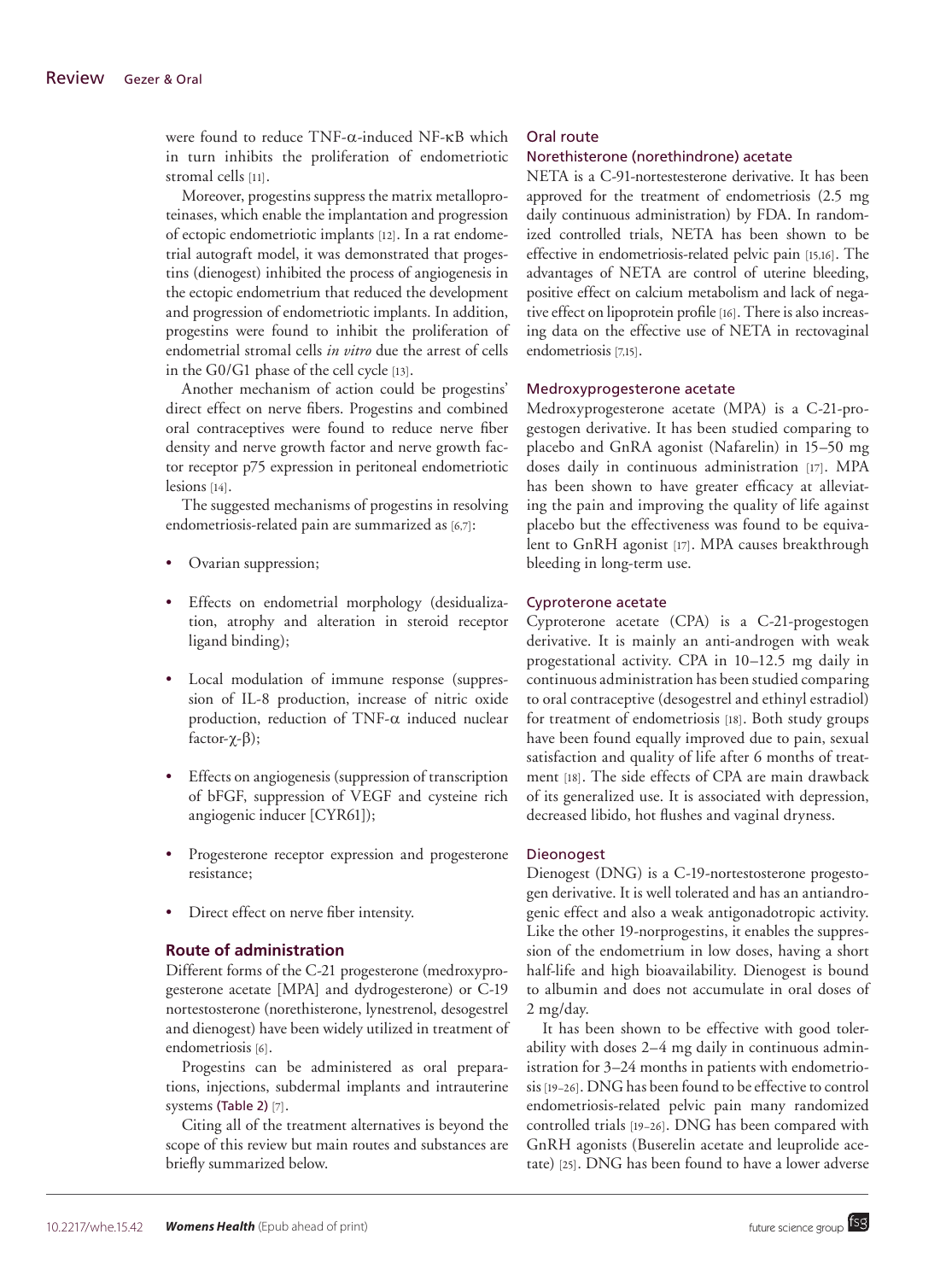| Table 2. Available forms of progestins in the treatment of endometriosis. |                                         |                                     |                                                                                                                                                                                                                                                                                                                                                                                                                                            |  |  |
|---------------------------------------------------------------------------|-----------------------------------------|-------------------------------------|--------------------------------------------------------------------------------------------------------------------------------------------------------------------------------------------------------------------------------------------------------------------------------------------------------------------------------------------------------------------------------------------------------------------------------------------|--|--|
| <b>Route of administration</b>                                            | <b>Generic name</b>                     | <b>Brand name</b>                   | <b>Dosage</b>                                                                                                                                                                                                                                                                                                                                                                                                                              |  |  |
| Oral Route                                                                | Dienogest                               | Visanne                             | 2 mg a day                                                                                                                                                                                                                                                                                                                                                                                                                                 |  |  |
|                                                                           | Medroxyprogesterone<br>acetate          | Provera<br>Medroxyhexal<br>Ralovera | Usually 30 mg a day, but may be<br>up to 60 mg a day if necessary                                                                                                                                                                                                                                                                                                                                                                          |  |  |
|                                                                           | Norethisterone                          | Primolut N                          | Usually 2.5-5 mg a day                                                                                                                                                                                                                                                                                                                                                                                                                     |  |  |
|                                                                           | Cyproterone acetate                     |                                     | $10-12.5$ mg a day                                                                                                                                                                                                                                                                                                                                                                                                                         |  |  |
| Depot injection                                                           | Depot<br>medroxyprogesterone<br>acetate | Depo-provera<br>Depo-ralovera       | One 50 mg injection each week,<br>or one 100 mg injection every<br>2 weeks, or one 150 mg injection<br>every 2-3 months. Injected into<br>the muscle                                                                                                                                                                                                                                                                                       |  |  |
| Subdermal implant                                                         | Etonogestrel                            | Implanon                            | In single rod, 68 mg with a life<br>span of 3 s                                                                                                                                                                                                                                                                                                                                                                                            |  |  |
| Intrauterine system                                                       | Levonorgestrel<br>intrauterine system   | Mirena coil                         | This device contains 52 mg of<br>levonorgestrel, which is slowly<br>released into the uterus over a<br>period of up to 5 s. The device<br>has two strings attached that<br>protrude through the cervix<br>into the vagina. Regularly check<br>that the strings are still present,<br>as the device may be expelled<br>unnoticed. Heavier bleeding may<br>be a sign that the device has been<br>expelled. See also the article on<br>Mirena |  |  |

effect profile. The main side effects were the bleeding problems that were observed in 80% of patients within the first 3 months of treatment, which later on were reduced [25]. It has a good safety and efficacy profile, with a progressive decrease in adverse effects and bleeding irregularities, and the decrease in pain for at least 6 months after cessation of the treatment [26].

Prospective randomized studies that evaluated dienogest 2 mg daily against placebo or versus leuprorelin depot showed a significant improvement in endometriosis-related symptoms with a comparable effectiveness to GnRH agonist treatment [23,24].

# Other routes of application Depot injections

Depot injections of MPA are very effective in suppressing endometriosis-related complaints. Depot MPA (DMPA) has been studied in doses 150 mg intramuscularly or 104 mg subcutaneously in 3 months. It was compared with combination of oral contraceptive with danazol and GnRH agonist (leuprolide acetate) [27,28]. No differences were observed in the reduction of pain symptoms, but demineralization of bone and hypoestrogenism side effects were found in the GnRH agonist

group and bleeding problems were frequent in the MPA group. DMPA achieved good pain relief and minimal side effects (bloating and spotting). The optimum interval for administration should be every 3 months.

In long-term use of DMPA, prolonged delay of resumption of ovulation is a major concern in women desiring pregnancy. Therefore, this type of application is recommended only in elderly patients, who do not desire pregnancy. Breakthrough bleeding is an important side effect that interferes with the quality of life. Furthermore, bone demineralization due to hypoestrogenism may be detrimental for the long-term use.

# Subdermal implants

A new approach to improve the use of progestins in endometriosis is the development of subcutaneous implants. Subdermal implants (etonogestrel contraceptive implant/Implanon-68 mg in single rod with a life span of 3 years) have been found to be equally effective compared with DMPA in pain relief in 12 months use [29]. It is a safe, well-tolerated alternative for the treatment of endometriosis and achieving long-term contraception.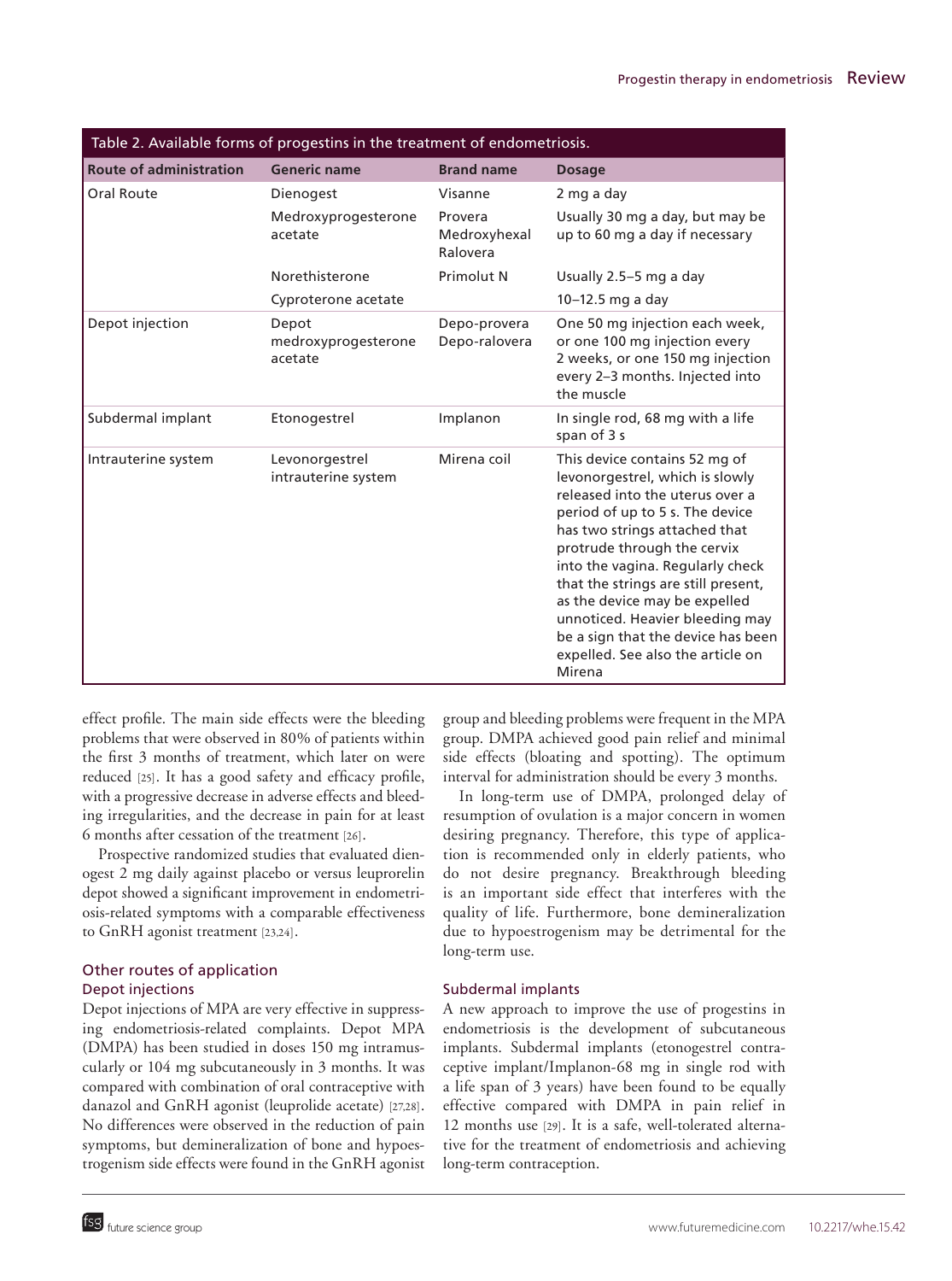#### Intrauterine systems

To reduce the adverse side effects of medical treatments, a new aspect is the intrauterine administration of progestins, which can be an effective treatment of symptomatic endometriosis. The precise mechanism of action of levonorgestrel intrauterine system (LNG-IUS/Mirena- releasing 0.02 mg levonorgestrel/day with a lifespan of 5 years) in the treatment of endometriosis is unclear. However, the patients with pelvic pain due to endometriosis have been shown to be improved after LNG-IUS administration, and antiproliferative effects in the ectopic endometrium have been shown [30].

LNG-IUS was compared with depot GnRH agonist and has been shown to have similar efficacy to control the pain related symptoms [31]. It has also been suggested to be effective against the pain in rectovaginal endometriosis [30]. LNG-IUS has been found to be effective in the treatment of adenomyosis [32]. Main advantages of LNG-IUS are lack of necessity for repeated administrations, institution of highly effective contraception and minimal hypoestrogenic side effects. As the disadvantages, the cost and the probability of unexpected bleeding should be noted. Irregular bleeding during the initial months of application is frequent side effect of the device, but 70% of the women will be amenorrheic in 6 months.

#### **Results for treatment for pain** Observational & retrospective studies

Different progestins at low doses (5–20 mg/day) were studied in mainly retrospective studies with different results. The results, in general, were similar to the results obtained with continuous use of oral contraceptives (estrogen–progestin combination therapy). Symptom improvement reported between 60% and 94% [6,7].

The advantages of progestins are related to the escaping of estrogen-based side effects. The disadvantages are the bleeding problems such as spotting, which can be managed with increasing dosages, adding estrogen or discontinuing the progestin for 5–7 days [7].

### Prospective & randomized studies

In a prospective, randomized trial with MPA, regression rate of ectopic implants was reported as 50% and partial regression rate as 13% in the treatment group which was 12 and 6%, respectively, in the placebo group. Pain reduction with MPA was found as effective as danazol [33].

The prospective randomized studies in the literature comparing GnRH analogs with low-dose progestins are limited [16,25,34,35]. Vercellini *et al.* used a monthly combination of ethinyl estradiol 0.02 mg and desogestrel 0.15 mg versus goserelin 3.6 mg, while Regidor *et al.* compared daily lynestrenol 5 mg versus monthly leuprorelin 3.7 mg and Strowitzki *et al.* studied dienogest 2 mg daily versus leuprorelin depot monthly injections [25,34,35].

In a double-blind study, a significant reduction of pain was found during and 1 year after treatment, but there were no difference between the medications used. In the aforementioned study, Vercellini *et al.* found a significant reduction of deep dyspareunia and cyclic pain in both groups, with goserelin superior to the oral contraceptive [34]. Nonmenstrual pain was diminished in all of the treatments [34]. Utilizing the repeat laparoscopy, Regidor *et al.* observed a significant reduction of endometriotic implants in the leuprorelin group (r-American Fertility Society score were reduced from 21.8 to 11.5 points with leuprorelin and from 27.2 to 25.5 points with lynestrenol; p < 0.000014 Wilcoxon test). There were no significant improvement of symptoms such as chronic pelvic pain and dyspareunia [35].

In a recent Cochrane review in which 11 RCTs were included, the authors concluded that both continuous progestins (especially continuous high-dose progestin (in the form of MPA) and the antiprogestin, gestrinone are effective therapies for the treatment of painful symptoms associated with endometriosis but there had been no evidence of progestin use, either in oral or depot form, being superior to other types of treatment in endometriosis-related pain symptoms [36]. This conclusion should be treated with caution particularly in light of the absence of suitable placebo-controlled trials.

In conclusion, pain relief established with utilizing acceptable dosages of progestins is indistinguishable with the results of danazol or GnRH analogs. Systematic investigations of various progestins in altered dosages are lacking and there is no conclusive data from prospective randomized placebo-controlled trials up to date.

#### **Patients with rectovaginal endometriosis**

In deep-infiltrating rectovaginal endometriosis, the guidelines recommend complete excision but treatment symptomatically with progestin is also possible [6]. In a prospective randomized controlled trial comparing NETA versus a combination of estrogen and CPA, the symptom reduction was proved to be feasible [15]. In both treatment groups, dyschezia, pelvic pain, deep dyspareunia and dysmenorrhea were reduced significantly [15]. A study comparing NETA alone versus NETA combined with an aromatase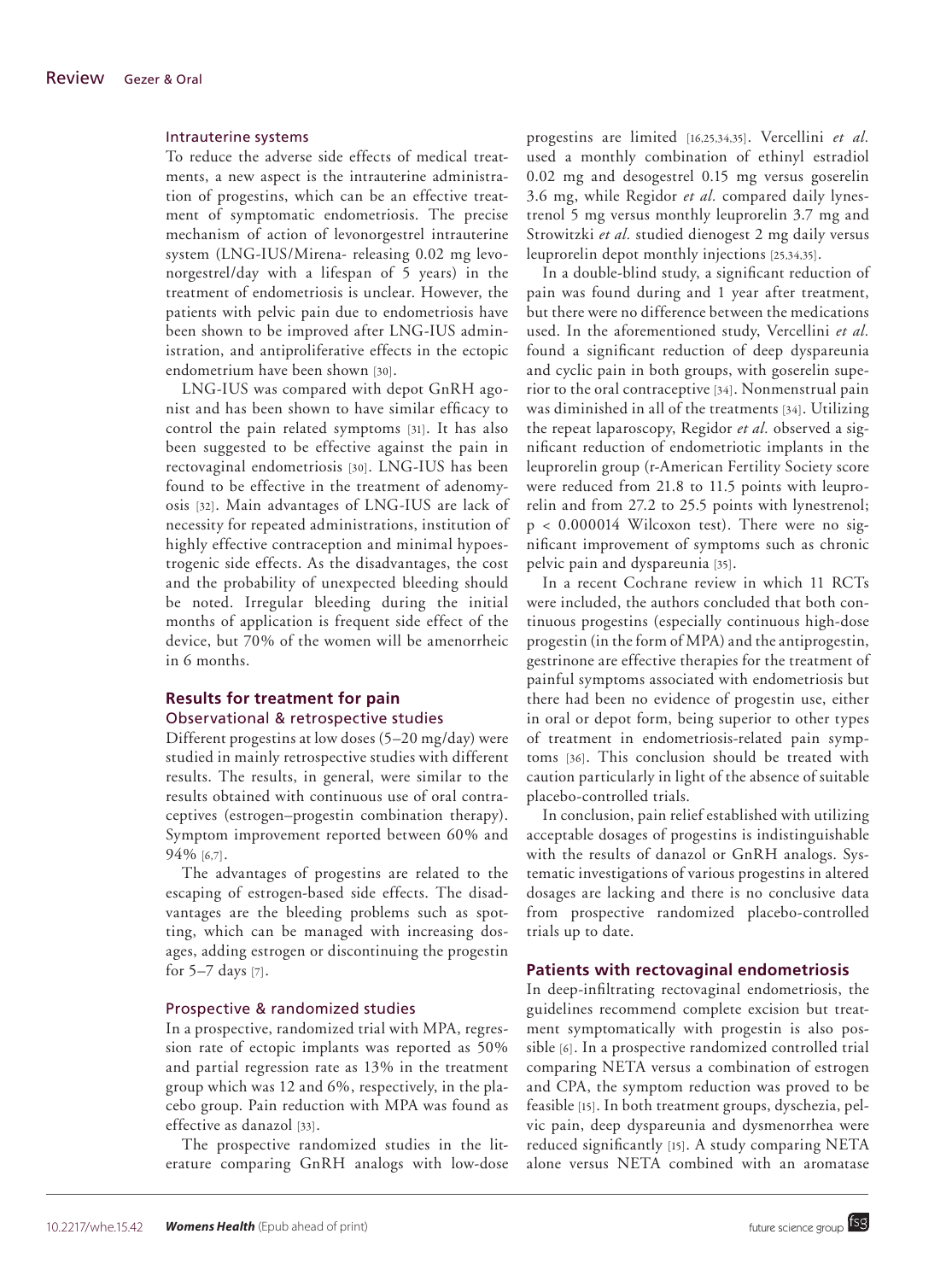inhibitor in symptomatic pain relief has confirmed NETA's effects [37]. The positive effect of CPA was also observed in a prospective randomized controlled trial comparing CPA for 6 months versus an oral contraceptive, the quality of life and psychiatric profile improved significantly in the treatment group [18]. LNG-IUS was also proposed to be effective in rectovaginal endometriosis in observational studies [30].

#### **Patients with infertility**

The reported rates of pregnancy following progestin treatment (MPA, lynestrenol or norethisterone acetate) vary from 5 to 90% depending on the stage of endometriosis. Lynestrenol 5–10 mg daily was reported with 60% subjective improvement and 5% pregnancy rate. On the contrary, 40% failure and recurrence rate was observed [38].

A distinct potential is projected for dydrogesterone in patients desiring pregnancy since it does not inhibit ovulation. It can be used for symptomatic treatment of pain and for reduction of bleeding problems. The studies utilized dydrogesterone in doses of 10–60 mg/day, for various numbers of days per cycle, and for periods of 3–9 months [39]. The majority of women turned out to be symptom-free or experienced a significant reduction in the symptoms. These outcomes were supported by laparoscopic examination. In addition, cyclic administration of dydrogesterone has also been revealed to establish regular menstruation with reduced blood loss and fewer days of bleeding, combined with exceptional symptomatic relief in dysmenorrhea [39].

All of the publications summarized above are observational or retrospective studies. There is no randomized controlled trial which demonstrated an improvement in fertility after any progestin treatment.

#### **Side effects**

The main side effects of progestins can be listed as:

- The disturbances of lipid and carbohydrate metabolism and the clotting system, observed more with C-19-derivatives;
- • Negative influences on mood swings and depression, experienced more with C-17-derivatives.

The individual reactions to the progestins differ depending on the type and dosage of the progestin [40–42].

Levonorgestrel is the cause of spotting, breakthrough bleeding, bloating, weight gain and headache in up to a third of the patients.

Lynestrenol is responsible for the hot flushes, acne and sweating were the main problems in up to 59% of the patients.

MPA use may result with spotting, bloating and weight gain occurred in almost two-thirds of the treated women.

Dienogest is blamed for acne, hot flushes, headache, breast tenderness, loss of libido and fatigue between 10 and 38% of the patients.

Weight gain and bleeding problems with any kind of progestin, are further causes for the cessation of long-term medication [6,7].

## **Recurrence**

Endometriosis is a chronic disease, and progestins as well as other medical treatments do not eradicate the disease. Long-term medication is required to eliminate the symptoms, but no data are currently available for progestin therapy lasting longer than 6–12 months.

There are only a few follow-up studies that have been published concerning the recurrence rates after termination of progestin treatment. These studies reported a quite high rate of symptomatic recurrence especially in the first year following the termination of the treatment. Long-term follow-up propose recurrence rates approximately 50% [1].

Similarly, the data regarding the requirement of surgery for endometriosis subsequent to progestin therapy are limited. The published studies mainly focus on the postsurgery medication with aim to reduce recurrence rates, in particular postsurgical removal of ovarian endometrioma. There were two observational studies showing significant reduction in ovarian endometriotic cyst recurrences following laparoscopic surgery with the use of cyclic, low-dose, monophasic oral contraceptive. In a recent prospective randomized study compared cyclic use of oral contraceptive, continuous use and observation for 2 years after endoscopic cystectomy it was found a significantly lower recurrence rate in continuous (8.2%) and cyclic (14.7%) use of oral contraceptive, compared with 29% in nonusers [43–45].

## **Conclusion**

New effective substances have been introduced for the medical treatment of endometriosis in the last 50 years. Although there have been few studies with limited number of subjects on progestin use in endometriosis, the beneficial effect of progestins for the treatment of endometriosis-related complaints was confirmed.

Progestins are accepted to be one of the major treatment choices in the management of pain and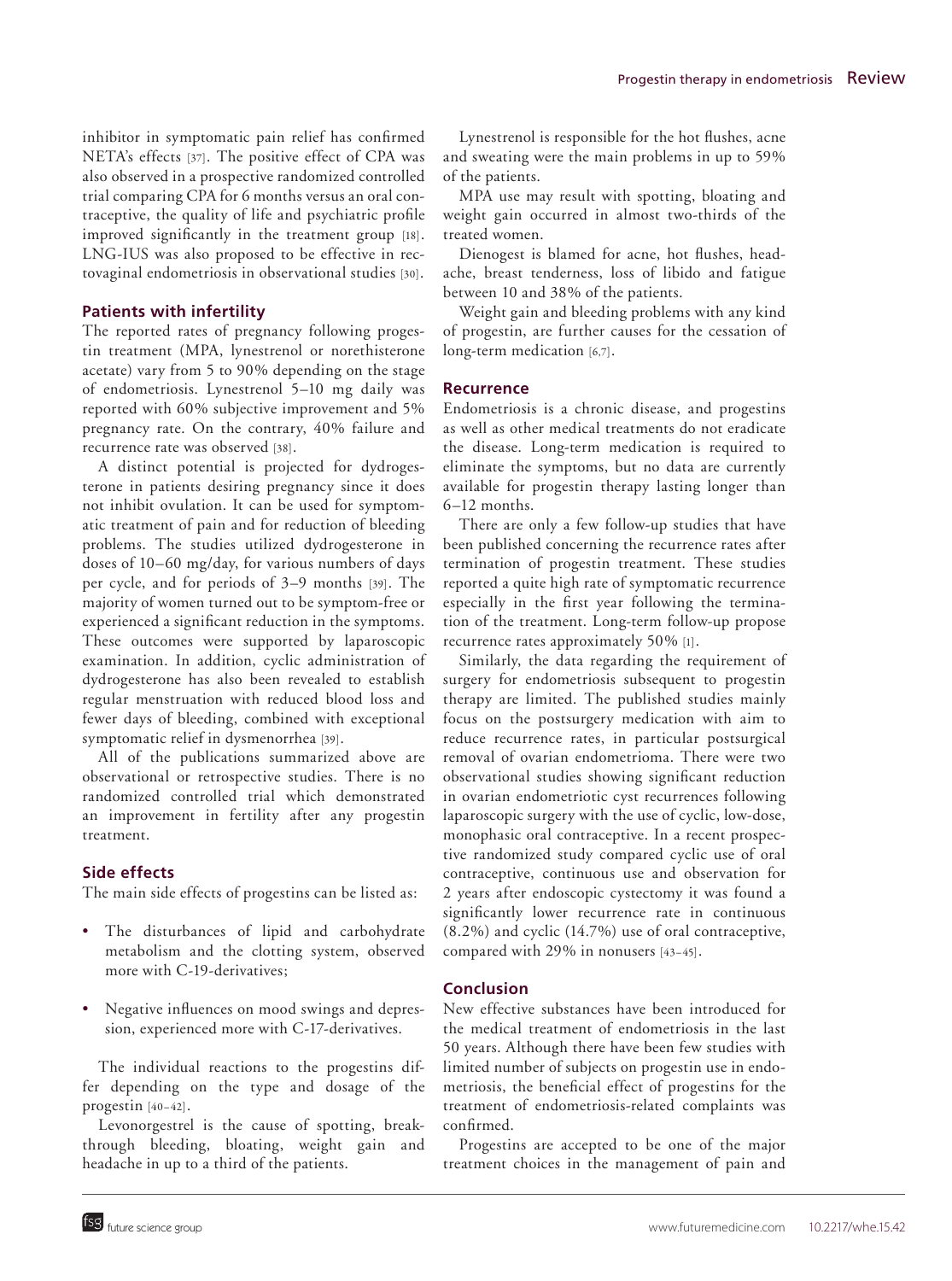other symptoms related to endometriosis. They are exceptionally useful especially when long-term treatment is indicated and repeated courses of treatment are necessary.

#### **Future perspective**

Further studies are essential to reveal the length of treatment, type of progestin, dosage used, intermittent medication and combinations with other drugs, effective in the reduction of endometriosis. Because endometriosis needs a long-term or intermittently repeated medication, and because progestins are relatively well tolerated, having limited metabolic side effects and being inexpensive, there may be more interest in the use of progestins for the treatment of endometriosis-related symptoms in the future.

#### Financial & competing interests disclosure

The authors have no relevant affiliations or financial involvement with any organization or entity with a financial interest in or financial conflict with the subject matter or materials discussed in the manuscript. This includes employment, consultancies, honoraria, stock ownership or options, expert testimony, grants or patents received or pending, or royalties.

No writing assistance was utilized in the production of this manuscript.

#### Executive summary

- • The most important issue about medical treatment of endometriosis is the alternate treatments are all effective but the symptoms are tending to recur after the discontinuation of the treatment.
- • First-line medical treatment should focus on the drugs that can be used for long term with minimal adverse effect profile.
- The first-line treatment choices are oral contraceptives or oral progestins.
- • Progestins are available in many forms, including oral preparations, injections, subdermal implants and intrauterine systems.
- • Different derivatives of the C-21 progesterone (medroxyprogesterone acetate and dydrogesterone) or derivatives of C-19 nortestosterone (norethisterone, lynestrenol, desogestrel and dienogest) have been used in treatment of endometriosis.
- • Continuous progestins are effective therapies for the treatment of painful symptoms associated with endometriosis but there had been no evidence of progestin use, either in oral or depot form, being superior to other types of treatment in endometriosis-related pain symptoms.
- • Negative side effects of progestins are disturbances of lipid and carbohydrate metabolism and the clotting system, more seen in C-19-derivatives, as well as negative influences on mood swings and depression, more seen in C-17-derivatives. The individual reactions to the progestins differ depending on the type and dosage of the substance.

#### **References**

- 1 Falcone T, Lebovic DI. Clinical management of endometriosis. *Obstet. Gynecol.* 118(3), 691–705 (2011).
- 2 Giudice LC, Kao LC. Endometriosis. *Lancet* 364(9447), 1789–1799 (2004).
- 3 Rawson JM. Prevalence of endometriosis in asymptomatic women. *J. Reprod. Med.* 36(7), 513–515 (1991).
- 4 Balasch J, Creus M, Fábregues F *et al.* Visible and non-visible endometriosis at laparoscopy in fertile and infertile women and in patients with chronic pelvic pain: a prospective study. *Hum. Reprod.* 11(2), 387–391 (1996).
- 5 Carter JE. Combined hysteroscopic and laparoscopic findings in patients with chronic pelvic pain. *J. Am. Assoc. Gynecol. Laparosc.* 2(1), 43–47 (1994).
- 6 Karl-Werner Schweppe. The current place of progestins in the treatment of endometriosis. *Expert Rev. Obstet. Gynecol.* 7(2), 141–148 (2012).
- Horne A, Critchley HOD. Medical therapies: progestins. In: *Endometriosis: Science and Practice.* Giudice LC, Evers JLH, Healy DL (Eds). Blackwell Publishing Ltd, UK, 351–356 (2012).
- 8 Vierikko P, Kauppila A, Rönnberg L, Viehko R. Steroidal regulation of endometriosis tissue. *Fertil. Steril.* 43(2), 218–223 (1985).
- 9 Zeitoun KM, Takayama K, Sasano H *et al.* Deficient 17β-hydroxisteroid dehydrogenase type 2 expression in endometriosis. Failure to metabolize 17β-estradiol. *J. Clin. Endocrinol. Metab.* 83(12), 4474–4478 (1998).
- 10 Attar E, Bulun SE. Aromatase and other steroidogenic genes in endometriosis: translational aspects. *Hum. Reprod. Update* 12(1), 49–56 (2006).
- 11 Horie S, Harada T, Mitsunari M, Taniguchi F, Iwabe T, Terakawa N. Progesterone and progestational compounds attenuate tumor necrosis factor alpha-induced interleukin-8 production via nuclear kappa B inactivation in endometriotic stromal cells. *Fertil. Steril.* 83(5), 1530–1535 (2005).
- 12 Katayama H, Katayama T, Uematsu K *et al.* Effect of dienogest administration on angiogenesis and hemodynamics in a rat endometrial autograft model. *Hum. Reprod.* 25(11), 2851–2858 (2010).
- 13 Fu L, Osuga Y, Morimoto C *et al.* Dienogest inhibits BrdU uptake with G0/G1 arrest in cultured endometriotic stromal cell. *Fertil. Steril.* 89(Suppl. 3), 1344–1347 (2008).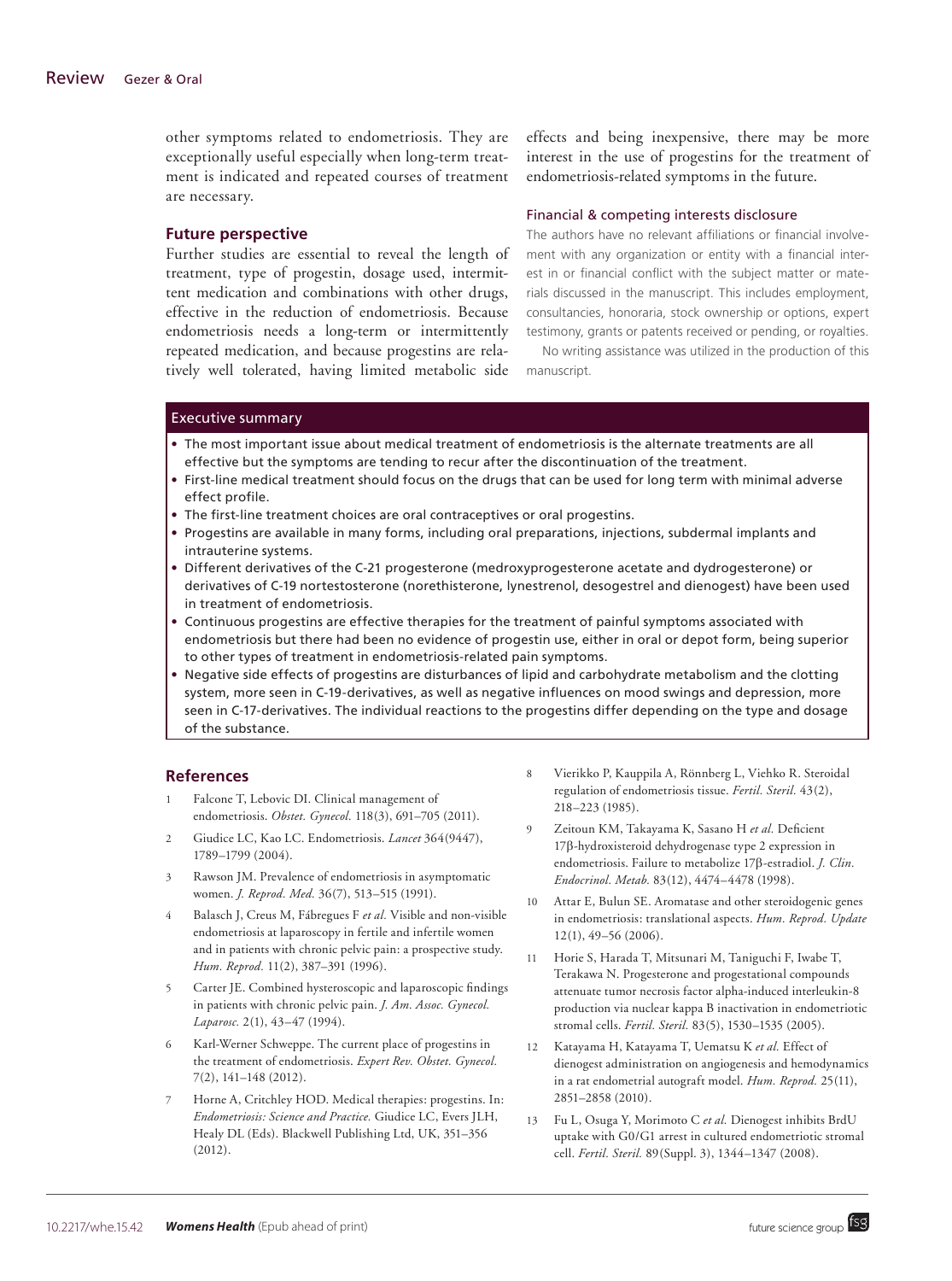- 14 Zhang X, Lu B, Huang X, Xu H, Zhou C, Lin J. Endometrial nerve fibers in women with endometriosis, adenomyosis, and uterine fibroids. *Fertil. Steril.* 92(5), 1799–1801 (2009).
- 15 Vercellini P, Pietropaolo G, De Giorgi O, Pasin R, Chiodini A, Crosignani PG. Treatment of symptomatic rectovaginal endometriosis with an estrogen-progestogen combination versus low-dose norethindrone acetate. *Fertil. Steril.* 84(5), 1375–1387 (2005).
- 16 Bergqvist A, Theorell T. Changes in quality of life after hormonal treatment of endometriosis. *Acta Obstet. Gynecol. Scand.* 80(7), 628–637 (2001).
- 17 Harrison RF, Barry-Kinsella C. Efficacy of medroxyprogesterone treatment in infertile women with endometriosis: a prospective, randomized, placebo-controlled study. *Fertil. Steril.* 74(1), 24–30 (2000).
- 18 Vercellini P, De Giorgi O, Mosconi P, Stellato G, Vicentini S, Crosignani PG. Cyproterone acetate versus a continuous monophasic oral contraceptive in the treatment of recurrent pelvic pain after conservative surgery for symptomatic endometriosis. *Fertil. Steril.* 77(1), 52–61 (2002).
- 19 Cosson M, Querleu D, Donnez J *et al.* Dienogest is as effective as triptorelin in the treatment of endometriosis after laparoscopic surgery: results of a prospective, multicenter, randomized study. *Fertil. Steril.* 77(4), 684–692 (2002).
- 20 Harada T, Momoeda M, Taketani Y *et al.* Dienogest is as effective as intranasal buserelin acetate for the relief of pain symptoms associated with endometriosis – a randomized, double-blind, multicenter, controlled trial. *Fertil. Steril.* 91(3), 675–681 (2009).
- 21 Momoeda M, Harada T, Terakawa N *et al.* Long-term use of dienogest for the treatment of endometriosis. *J. Obstet. Gynaecol. Res.* 35(6), 1069–1076 (2009).
- 22 Köhler G, Faustmann TA, Gerlinger C, Seitz C, Mueck AO. A dose-ranging study to determine the efficacy and safety of 1, 2, and 4 mg of dienogest daily for endometriosis. *Int. J. Gynaecol. Obstet.* 108(1), 21–25 (2010).
- 23 Strowitzki T, Faustmann T, Gerlinger C, Seitz C. Dienogest in the treatment of endometriosis-associated pelvic pain: a 12-week, randomized, double-blind, placebo-controlled study. *Eur. J. Obstet. Gynecol. Reprod. Biol.* 151(2), 193–198  $(2010)$
- 24 Strowitzki T, Marr J, Gerlinger C, Faustmann T, Seitz C. Dienogest is as effective as leuprolide acetate in treating the painful symptoms of endometriosis: a 24-week, randomized, multicentre, open-label trial. *Hum. Reprod.* 25(3), 633–641  $(2010).$
- 25 Strowitzki T, Marr J, Gerlinger C, Faustmann T, Seitz C. Detailed analysis of a randomized, multicenter, comparative trial of dienogest versus leuprolide acetate in endometriosis. *Int. J. Gynaecol. Obstet.* 117(3), 228–233 (2012).
- 26 Petraglia F, Hornung D, Seitz C *et al.* Reduced pelvic pain in women with endometriosis: efficacy of long-term dienogest treatment. *Arch. Gynecol. Obstet.* 285(1), 167–173 (2012).
- 27 Crosignani PG, Luciano A, Ray A, Bergqvist A. Subcutaneous depot medroxyprogesterone acetate versus leuprolide acetate in the treatment of endometriosisassociated pain. *Hum. Reprod.* 21(1), 248–256 (2006).
- 28 Simon MA, Shulman LP. Subcutaneous versus intramuscular depot methoxyprogesterone acetate: a comparative review. *Womens Health (Lond. Engl.).* 2(2), 191–197 (2006).
- 29 Walch K, Unfried G, Huber J *et al.* Implanon versus medroxyprogesterone acetate: effects on pain scores in patients with symptomatic endometriosis – a pilot study. *Contraception* 79(1), 29–34 (2009).
- 30 Vercellini P, Viganò P, Somigliana E. The role of the levonorgestrel-releasing intrauterine device in the management of symptomatic endometriosis. *Curr. Opin. Obstet. Gynecol.* 17(4), 359–365 (2005).
- 31 Petta CA, Ferriani RA, Abrao MS *et al.* Randomized clinical trial of a levonorgestrel-releasing intrauterine system and a depot GnRH analogue for the treatment of chronic pelvic pain in women with endometriosis. *Hum. Reprod.* 20(7), 1993–1998 (2005).
- 32 Sheng J, Zhang WY, Zhang JP, Lu D. The LNG-IUS study on adenomyosis: a 3-year follow-up study on the efficacy and side effects of the use of levonorgestrel intrauterine system for the treatment of dysmenorrhea associated with adenomyosis. *Contraception* 79(3), 189–193 (2009).
- 33 Telimaa S, Puolakka J, Rönnberg I, Kauppila A. Placebo controlled comparison of danazol and high dose medroxyprogesterone acetate in the treatment of endometriosis. *Gynecol. Endocrinol.* 1, 13–19 (1987).
- 34 Vercellini P, Trespidi L, Vendola N. A gonadotropin releasing hormone agonist versus a low dose OC for pelvic pain associated with endometriosis. *Fertil. Steril.* 60(1), 75–79 (1993).
- 35 Regidor PA, Regidor M, Schmidt M *et al.* Prospective randomized study comparing the GnRH agonist leuprorelin acetate and the gestagen lynestrenol in the treatment of severe endometriosis. *Gynecol. Endocrinol.* 15(3), 202–209 (2001).
- 36 Brown J, Kives S, Akhtar M. Progestagens and antiprogestagens for pain associated with endometriosis. *Cochrane Database Syst. Rev.* 14(3), CD002122 (2012).
- 37 Ferrero S, Camerini G, Seracchioli R *et al.* Letrozole combined with norethisterone acetate compared with norethisterone acetate alone in the treatment of pain symptoms caused by endometriosis. *Hum. Reprod.* 24(12), 3033–3041 (2009).
- 38 Timmonen S, Johansson CJ. Endometriosis treated with lynestrenol. *Ann. Chir. Gynaecol.* 57(2), 144–147 (1968).
- 39 Schweppe KW. The place of dydrogesterone in the treatment of endometriosis and adenomyosis related lower abdominal pain and bleeding disorders. *Maturitas* 65(Suppl. 1), 23–27 (2009).
- 40 Vercellini P, Aimi G, Panazza S, De Giorgi O, Pesole A, Crosignani PG. A levonorgestrel-releasing intrauterine system for the treatment of dysmenorrhoea associated with endometriosis: a pilot study. *Fertil. Steril.* 72(3), 505–508 (1999).
- 41 Vercellini P, De Giorgi O, Oldani S *et al.* Depot medroxyprogesterone acetate versus an oral contraceptive combined with very-low-dose danazol for long-term treatment of pelvic pain associated with endometriosis. *Am. J. Obstet. Gynecol.* 175(2), 396–401 (1996).